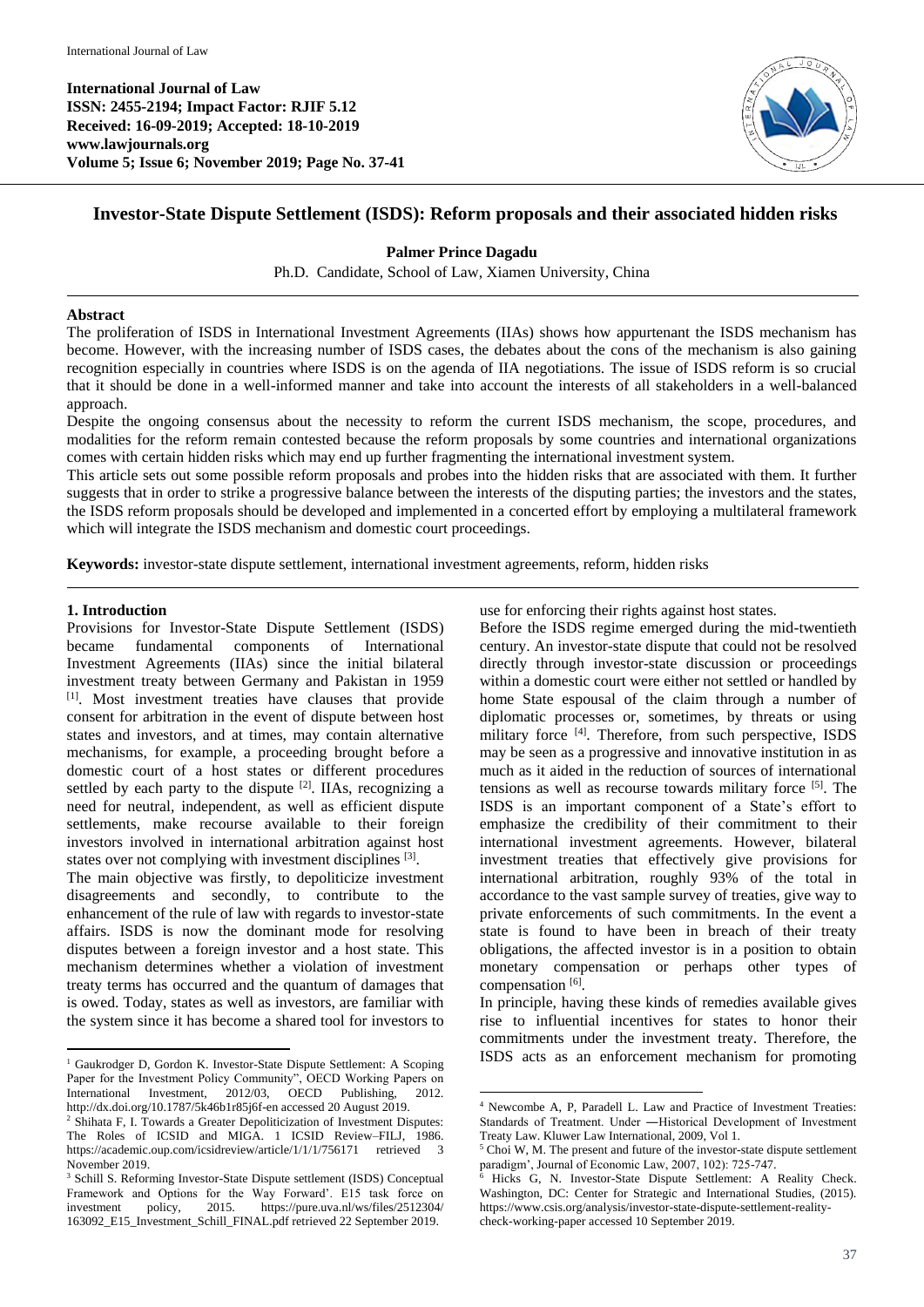compliance as well as a way to compensate victims of harm initiated by a breach of any provision under the investment treaty.

The ISDS mechanism established by the thousands of IIAs and other international documents has three features that make it distinct from majority of other institutions [7]:

- 1. The legal basis of ISDS varies and is considered as complex, as a number of other dispute settlement mechanisms are anchored in properly defined treaty frameworks. It spreads across disputes resolution provisions that are in at least 3000 investment treaties.
- 2. ISDS enables a private party to bring forth a claim against a State; subject to various prerequisites set out in different investment treaties and is able to generate huge monetary awards. Few, if any, of the other mechanisms which allows a private party to compel a State to engage in dispute resolution procedures that involve monetary compensation of this magnitude.
- 3. ISDS' institutional set-up is drawn immensely from commercial arbitration, e.g. ad hoc, party-appointed arbitration panels, stress on speed as well as finality of findings.

While the ISDS is viewed as unusual and at times a unique system for adjudicating when compared to other bodies formed within other parts of international law, the significance of its unusual status ought not to be overstated. The field of international dispute settlement bodies is wide and consequently so dissimilar that many of the other institutions are strange as well in their own way. In fact, international dispute resolutions are not controlled by a single or a number of institutional models that embody an agreed standard of good practice, in its place, a number of institutional designs have emerged, reflecting the specificities of the related subject matters, political considerations as well as historic circumstances.

#### **2. Criticisms of current ISDS mechanism**

For numerous years, ISDS mechanisms have been in place with little attention publicly. However, with recent increase in cases and the publication of certain prominent cases about legislation for the protection of public interests, for example, Philip Morris v. Australia and Vattenfall v. Germany have had an impact in drawing public interest to the mechanism  $[8]$ . In combination with prominent rejections of ISDS by some States such as Australia, India, and South Africa, the suspicions have increased between activists and NGOs.

In recent time, numerous apprehensions with today's ISDS system have been brought to the forefront. The system has been strongly criticized by civil society and representatives of governments all over the world. The main criticisms include contradictions in decision making, lack of sufficient regard by certain arbitral tribunals towards the host state's authority to regulate when interpreting an IIA, concerns over not having enough independence and the impartial

 $\ddot{\phantom{a}}$ 

nature of arbitrators, a limit on mechanisms that regulate arbitral tribunals and make sure the decisions are correct, as well as rising costs for resolving investment disputes. For these reasons, ISDS is facing significant backlash, together with the withdrawal by a number of countries from the prevailing regime, the recalibration of practical investment disciplines, and deliberations on ways of reforming it at the national, regional, and international levels.

It is important to highlight that the ISDS's reform is now part of the agenda of a number of international organizations, such as the United Nations Conference on Trade and Development (UNCTAD) as well as the Organization for Economic Cooperation and Development (OECD). In conjunction with the positions that certain influential parties to IIA contracts, such as the United States, the European Union, the Association of Southeast Asian Nations (ASEAN), and China.

### **3. The need for reform in the current ISDS mechanism**

The Provision for Investor-State Dispute Settlement (ISDS) has been one of the main components of an international investment agreement (IIAs) for some years now. Having the ability to recognize a need for neutrality, independence, and efficient dispute settlements, IIAs provide reactions to the inadequacies at the domestic level and give a foreign investor remedies to international arbitration against host states for not complying with an investment discipline. Remedies provided under international arbitration have been hailed as those that depoliticize investment disputes and contributes towards the enhancement of the rule of law with regards to investor-state relationships. Nonetheless, due to the sudden escalation within investment treaty arbitrations throughout the past ten years, numerous concerns with today's ISDS regime have come towards the forefront, giving rise to extensive calls for reform.

The existing discussions show a budding consensus over needs of reforming the ISDS' system. Making sure there is a proper area for policies and constant confirmation of a state's control over the system are essential policy objectives of present labor reforms. It has been progressively clear that systemic reform alone will permit addressing apprehensions with the ISDS in a comprehensive manner. Piecemeal contrasting approach will only have a restricted effect as "older" IIAs are still in existence and investors are in a position to structure their investments to profit those treaties. However, even though the mounting consensus on the needs for ISDS reform, its scope, modalities, and strategies for reform are still disputed. Some options for the future include leaving the system overall as well as having it additionally institutionalized further by creating an appellate mechanism or a permanent investment court, and putting in place additional instruments for ensuring predictable and protection of public interests. In fact, the numerous reform suggestions presently being entertained are in danger of further dividing the international investment system and be the source of bewilderment when taking on systematic reform. All this may be counterproductive when trying to arrive at a balanced, predictable and legitimate system for every international stakeholder, in developed as well as developing countries alike, whether within the government, private sectors, or civil societies.

However, in order for a systematic ISDS reform to become fruitful, it is important to come up with reform proposals

<sup>7</sup> Gaukrodger D, Gordon, K. Investor-State Dispute Settlement: A Scoping Paper for the Investment Policy Community." OECD Working Papers on International Investment No. 2012/3, 2012. http://dx.doi. org/10.1787/5k46b1r85j6f-en.

Schubert. M, Carranza. S. Investor-State Dispute Settlement & the Transatlantic Trade and Investment Partnership (TTIP)'. 2006. https://www.esade.edu/itemsweb/wi/esadegeo/positionpapers/15\_16/20160 5PositionPaper\_ISDSintheTTIP\_Schubert\_Saz\_Carranza\_EN.pdf retrieved 4 November 2019.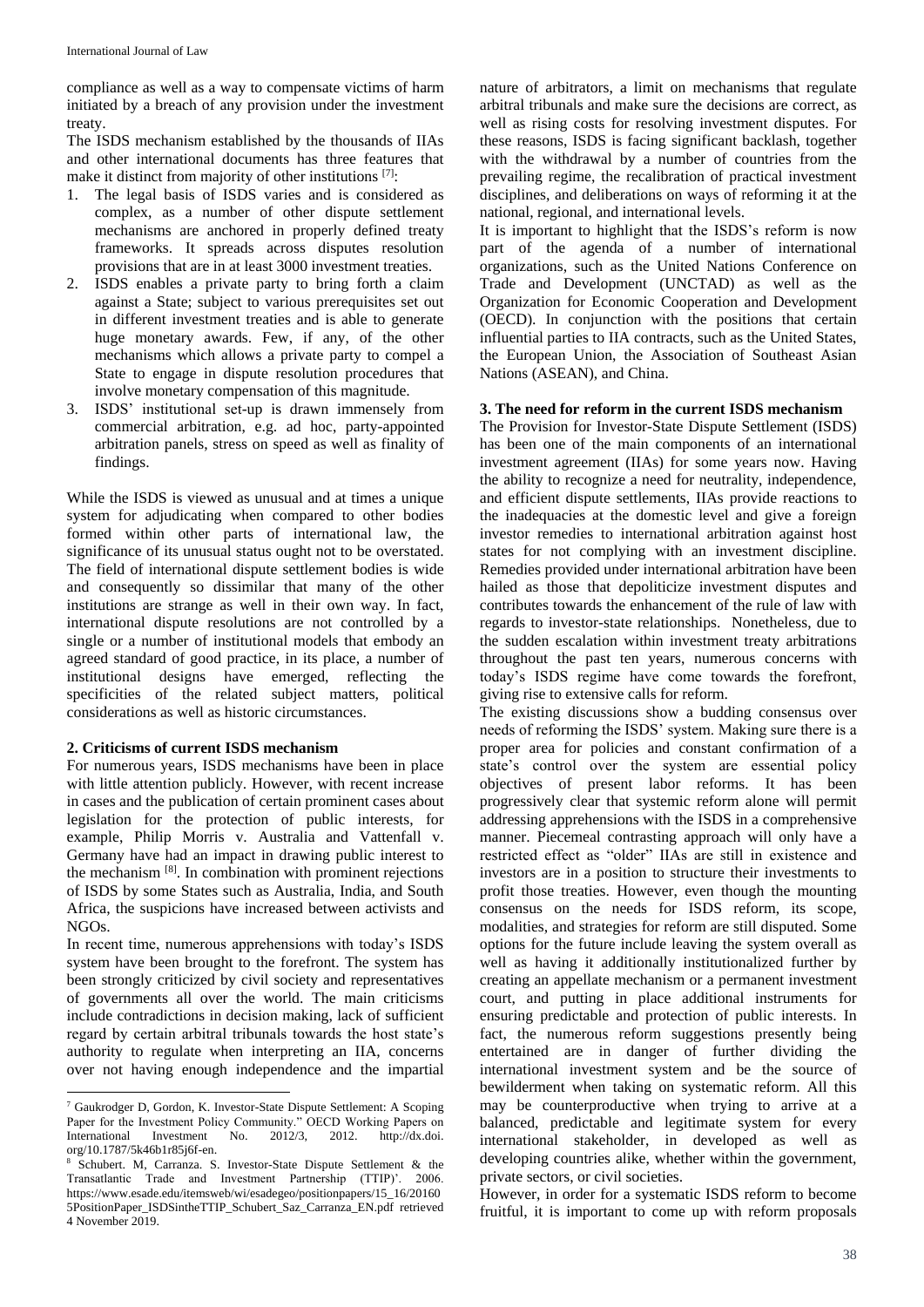based on normative and theoretical framework that is internationally agreed upon. Therefore, the conceptual framework developed could be utilized in formulating some actual proposals for legal investment reforms, particularly, amplified institutionalization of ISDS as well as implementing mechanisms that allow a state to certify that ISDS progresses democratically, respectfully and conforming with the essential demands of the rule of law. It is therefore important that discussions concerning ISDS reform continue in properly informed fashion and take into account interests of every stakeholder in a sensible manner.

# **4. Reform Proposals and Their Associated Hidden Risks**

Considering the above criticisms of the current ISDS, it is evident that the substantive and procedural laws of the current ISDS mechanism needs to be reformed in a properly-knowledgeable way and consider the interest of every stakeholder in well-balanced approaches. These reform proposals should be developed and implemented in a concerted effort by employing a multilateral framework which will integrate the ISDS mechanism and domestic court proceedings. However, these reform proposals by countries and some international organizations are associated with certain hidden risks which may end up further fragmenting the international investment system. Below are some of these reform proposals and their associated hidden risks:

### **4.1. The Protection of the Right to Regulate**

Certain apprehensions have been expressed over the possible limits to the right that governments have to regulate public interests. Particularly, the argument is that the ISDS offers to investors the right of suing a government any time new legislation does not positively affect their profits. In addition, the arguments given in public debates are that arbitral tribunals, while providing interpretation for investment agreements, have only given consideration to objectives of protection of economic interests of investors and have not balanced it against the sovereign right for states to legislate in public interests. The apprehension is founded on the fact that unequivocal references over the right of regulation have solely remained part of investment agreements. The EU and a country that it has negotiated with (Canada and Singapore) has considered that the authority of regulation is part and parcel of their contract, and have recalled this in preambles to such an agreement. Nonetheless, more clarity specifically relating to investment protections as well as arbitration could be of help. From this point, reforms ought to reiterate the rights to control in regards to legal provisions in the body of applicable chapters.

The proposal aims to boost a governments capability of regulating the public interests by; An operational provision that will make reference towards the governments right of taking measures for achieving genuine public policy objectives, founded on the protection level they consider suitable. A provision like this recognizes the rights that domestic authorities have towards regulating issues within their own borders that are still in existence in international law. It gives way to the positioning of proper contexts where investment protection standards are applicable.

A provision to clarify that agreements ought not to be understood as a prevention of a party from suspending grants of state aid or requesting the compensation of a state's aid already remunerated, whenever this type of state aid is declared as prohibited by the skilled authorities.

# **4.1.1. Hidden Risk**

This approach will not be so effective because the old treaties will not be affected, it seems this approach will be applied to only new concluded IIAs. This alternative approach is no more lined up with a multicultural understanding of democracy since foreign investors who are not part of host states' constituency, are not inclined to benefit from similar civil and political rights as citizens, and are not able to be part of electing a government. This is a complete manifestation of an inadequate notion of democracy. This reform proposal does not address the issues that relate to it, but rather diminishes their severity. It slows down the proliferation of ISDS proceedings. It may also be helpful in strengthening a domestic judicial system as well as encouraging sturdier involvements of a host State's legal community. Nonetheless, the tactic would mean returning to the previous system where investors were able to bring in their claims solely in a domestic court of the host state, negotiating an arbitration clause within exact investor-state contractual agreements or applying diplomatic protection by their home state.

### **4.2. The Establishment and Functioning of Arbitral Tribunals**

Currently, arbitrators on ISDS tribunals are selected by disputing parties depending on each individual case. Today's regime does not prevent similar persons from acting as lawyers in different ISDS matters. These circumstances can increase conflicts of interest and therefore distresses that the individuals are not acting with complete neutrality when acting as an arbitrator. The ad hoc nature of their selection is observed by the public as being an interference in their capability of acting independently and to appropriately create stability in investment protections against the authority to regulate. Additionally, it consequently led to the perception that it gives monetary enticements to arbitrators for the increase of ISDS cases.

A functioning arbitral tribunal would be an institutional public good that serve investors interests, states as well as additional stakeholders. The tribunal is able to address many of the issues mentioned above, and it would go a long way in ensuring that there is a legitimate and transparent system, facilitate consistent and accurate decisions and make sure there is independence and impartiality of adjudicators [9].

The proposal includes a condition that states that every arbitrator is selected from a register pre-established by a party to an agreement. This choice will not present technical issues and will permit breaking the connection amongst a party to the disagreement and an arbitrator. This means that every arbitrator would have been scrutinized by each party.

Such an obligation can be accompanied by a requirement of particular credentials of arbitrators, particularly, that they possess skills to obtain a judicial position in their home country or alike qualifications. This would consequently be supplemented by the fact that they additionally require skilled information of how international law is applicable as enclosed in agreements that would vary exactly from usage

**.** 

<sup>&</sup>lt;sup>9</sup> A system where judges are assigned to the case, as opposed to being appointed by the disputing parties, would also save significant resources currently spent on researching arbitrator profiles.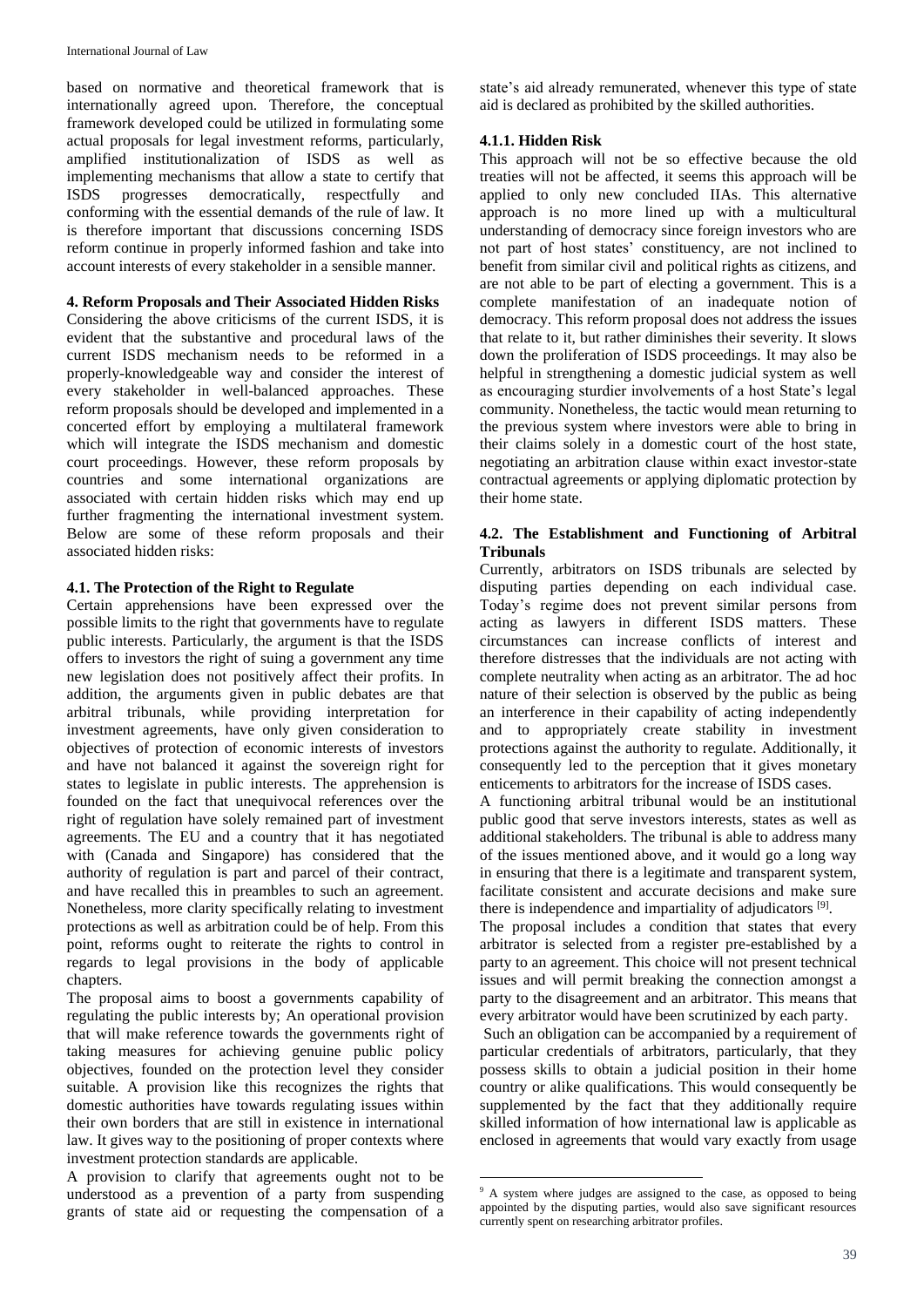of their purposes and make a drastic reduction of the risks of unanticipated understanding of the guidelines concerning investment protection. Therefore, even choices of a disputing party could be restricted to people who to the agreement have been opted for in advance and are capable, independent, impartial and able to be trusted to make the decision according to well-known and foreseeable legal principles.

Additionally, the proposal highlighted on the possibility for the tribunal to assent amicus curiae briefs, it ought to confer the authority to intervene towards third parties with a straight-forward and prevailing interest during the conclusion of the disputes.

## **4.2.2. Hidden Risk**

This approach would be hard to implement since it requires total overhaul of the existing ISDS regime through a wellorganized activity. It could also be argued whether a functioning arbitral tribunal would be fit for a disjointed system that consists of a hefty number of mainly bilateral IIAs. It would also raise legitimacy concerns such as who would sit as the decision-maker, as well as the person that assigns or elects them.

### **4.3. The Review of ISDS decisions through an appellate mechanism**

The possibility of the inclusion of an appellate mechanism was one of the matters that gathered majority of support during public consultations from investors as well as NGOs. The prevailing thought was that the right to appeal ought to be part of any operational judicial or quasi-judicial regime. Its importance is to develop proper institutional setups that comprises permanent judges for ensuring more validity.

The Transatlantic Trade and Investment Partnership (TTIP) negotiating directives clearly indicates an appellate mechanism. It states that consideration ought to be provided towards possibilities of creation of appellate mechanisms apply to investor-to-state dispute settlements as per their agreement.

This reform proposal ought to be inclusive in bilateral appellate mechanisms for ISDS. States are to clearly outline their role, set up, as well as practical procedure. This appellate mechanism would then evaluate awards as they regard to errors of law and a manifested error during valuation of facts to ensure consistent interpretation of TTIP and the rise of validity on substance and by the institutional design through strengthening independence, impartiality as well as predictability.

An appellate mechanism and a permanent investment court would permit the control of law-making events within the ISDS, therefore making the international investment regime more democratic. Issues associated to conflicts of interests might be overlooked in the event a member of a standing appellate mechanism or investment court are not permitted to act as counsels during an ISDS proceeding. This is able to guarantee additional independence as well as impartiality compared to the current arbitral regime. Introducing an appellate phase would additionally contribute to the period and fees of proceedings, even though it might be controlled through placing constricted timelines, as has happened with the WTO Appellate Body [10]

This approach is likely to face practical challenge or legitimate concern such as the means and procedures of electing members onto the tribunal, how these members are going to be paid. Would the tribunal be looking at only the issue of law or issue of fact would also be considered? One other question to ask with this approach is whether it going to cover all ISDS institutions like ICSID, UNCTAD or it will be limited to some selected few. If a constricting timeline, as has been done for the WTO Appellate Body is not put in place, proceedings in appellate mechanism might take a long period which will go a long way to increase the cost involve in the process.

### **4.4. The relationship between domestic judicial systems and ISDS.**

The claim often made is that ISDS provides investors with special and corresponding tracking in order to settle investment disputes by which they will be able to avoid ordinary jurisdiction of domestic courts. Arguments made are of the opinion that domestic courts solely are to resolve disputes concerning foreign investors, who ought not be in positions to appeal to a domestic courts' decision prior to special ISDS tribunals. Few IIAs require exhausting domestic remedies prior to the submission of a claim towards ISDS. Others even contain clear rejections of this idea, inter alia since it is considered to add to the price as well as the length of litigation. This approach ensures that similar claims are not allowed, for example, so that investors are not able to gain double reimbursement.

Under this approach, a simpler way is the need of investors to come up with conclusive choices amid the ISDS and domestic courts at the onset of a legal proceeding therefore, fork-in-the-road clause. Consequently, it would be a contribution to shorter durations and fee for litigation, through evading that disputes are initially litigated in a domestic court, and later before ISDS tribunals.

However, investors will be requested to waive their right to move towards domestic courts the moment a claim is submitted to ISDS. This possibility has the benefit of not disheartening an investor from trying to seek redress before a national court and therefore, reducing the amount of possible ISDS claims.

It was also concluded that the proposal ought to be clear on relevancy of domestic laws of every party for the purposes of the ISDS, through confirmation that;

- 1. Applying domestic law does not fall under the competence of ISDS tribunals.
- 2. Domestic law could be taken into account by ISDS tribunals only as a matter of fact; and
- 3. Any interpretations of domestic law done by ISDS tribunals are not binding upon domestic courts.

### **4.4.1. Hidden Risk**

Restoring a requirement for exhausting domestic remedies might completely challenge the efficiency of the ISDS. This approach would require amendment and renegotiation of the past treaties. This alternative approach might also lead towards the piecemeal tactic that falls short of contributing to an all-inclusive and unified way towards the future.

### **5. Conclusion**

Investor-State Dispute Settlement model is based on 1950s pre-globalization situation so its pillars are outdated and do

**<sup>4.3.1.</sup> Hidden Risk**

 $\overline{a}$ <sup>10</sup> At the WTO, the appeals procedure is limited to 90 days.